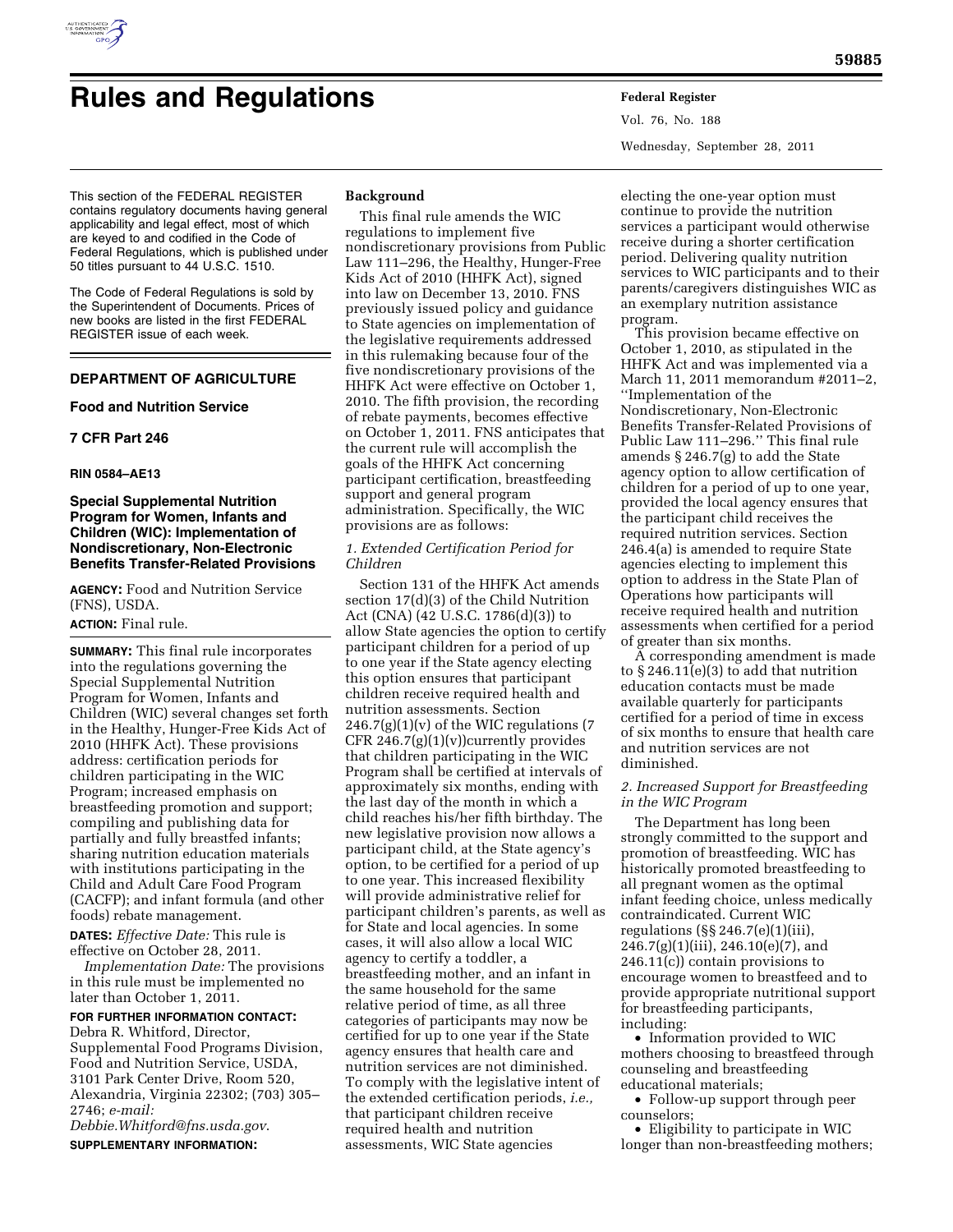• Enhanced food package for mothers who exclusively breastfeed their infants; and

• Provision of breast pumps, breast shells or supplemental nursing systems to help support the initiation and continuation of breastfeeding as allowable WIC costs.

Section 231 of the HHFK Act amends several paragraphs in section 17 of the CNA to reinforce the importance of the promotion and support of breastfeeding as an integral element of WIC services and benefits. The specific changes are:

1. Section 17(a) of the CNA is amended to add references to breastfeeding promotion and support to the WIC Program's general purpose and to the benefits provided. This addition is incorporated by this rulemaking into § 246.1 and § 246.11(b) of the WIC regulations, but does not require any specific action on the part of WIC State agencies.

2. The definition of ''Costs of nutrition services and administration'' in Section 17(b)(4) of the CNA is amended to include ''breastfeeding support and promotion.'' Breastfeeding support and promotion has always been an allowable cost under nutrition services and administration (NSA) funds as defined in § 246.2; this provision now makes the definitions in the CNA and the regulations consistent, and as with the amendment to the statement of purpose for the WIC Program cited above, does not require any specific action by WIC State agencies.

3. Section 17(c)(1) of the CNA is amended to include ''breastfeeding support and promotion'' as one of the specific services to be provided under the WIC Program. This phrase, and close variations of it, are added throughout the WIC regulations wherever references to WIC nutrition education services are found. While breastfeeding support and promotion have always been considered to be part of the nutrition services provided through the WIC Program, the HHFK Act now ensures that such functions are specifically named. This final rule amends  $\S 246.11(a)(1)$  to include breastfeeding support and promotion as a benefit of the Program, and to clarify that breastfeeding support and promotion shall be made available at no cost to participants.

4. Section 17(e)(2) of the CNA is amended to expand WIC State and local agency staff training requirements to include breastfeeding support and education. Therefore, § 246.11(c) is amended to require State agencies to include breastfeeding promotion and support as part of their responsibilities. All WIC State agencies are now

expected to provide an assurance via the State Plan of Operations to the effect that any training related to nutrition education and counseling provided to State and local staff will include breastfeeding promotion and support as part of such training.

5. Section  $17(f)(6)(B)$  of the CNA is amended to expand the limitations on State agencies' authority to provide WIC food instruments by a method other than direct pick-up at the local agency, specifically to include participants scheduled for breastfeeding counseling. Section 246.12(r)(4) is amended accordingly to require participants, parents and caretakers of infant and child participants, and proxies to pick up food instruments and cash value vouchers in person when scheduled for breastfeeding counseling. State agencies must also ensure that WIC EBT benefits will not be not loaded, nor will paper food instruments be mailed or otherwise issued to participants in some method besides face-to-face distribution at the local agency, if the participant is scheduled for nutrition education, breastfeeding counseling, or recertification.

All of these provisions became effective on October 1, 2010, as stipulated in the HHFK Act and were implemented via the March 11, 2011 memorandum, ''Implementation of the Nondiscretionary, Non-Electronic Benefits Transfer-Related Provisions of Public Law 111–296.''

#### *3. Data Collection for Breastfed Infants*

Section 231 of the HHFK Act also amends section 17(h)(4)(A) of the CNA  $(42 \text{ U.S.C. } 1786 \text{ (h)} \text{/(4)} \text{)}$  to require USDA to compile, and to publish annually, breastfeeding performance measurements based on program participant data on the number of partially and fully breastfed infants for each WIC State agency and each local WIC agency.

This requirement became effective on October 1, 2010. WIC State agencies currently report cumulative data on the number of partially and fully breastfed infants as part of their monthly participation report. WIC local agencies provide their data on partially and fully breastfed infants to the State agency for the cumulative monthly participation report; however, the individual locallevel data are currently not reported by State agencies to FNS.

The local agency data on fully and partially breastfed infants reported monthly to the State will now be compiled by the State agency, using a format provided by FNS for the annual local level data reporting. This information will then be reported to

FNS and published annually by USDA. Section 246.25(a) is revised to reflect the reporting of this local level data to FNS by the State agency. No new burden is incurred since this information is currently collected by the local agency and submitted on a monthly basis to the State agency for its monthly participation report.

#### *4. Sharing Materials With CACFP*

Nutrition education is an important component of WIC nutrition services. It is provided to all pregnant, breastfeeding and postpartum participants as well as to the parents or caregivers of infant and child participants, and when appropriate, to child participants directly. As such, the WIC Program develops a variety of nutrition education materials for use by State and local cooperators.

Section 351 of the HHFK Act amends section 17(e)(3)(B) of the CNA (42 U.S.C.  $1786(e)(3)(B)$ ) to allow local WIC agencies, at the State agency's option, to share nutrition education materials with institutions participating in the CACFP at no cost, if a written materials sharing agreement exists between WIC State or local agencies and CACFP institutions. WIC State agencies may initiate a sharing agreement with their State-level CACFP counterparts that would apply Statewide, or may authorize their local agencies or clinics to initiate a sharing agreement at the local level with their local level CACFP counterparts.

This requirement became effective on October 1, 2010, as stipulated in the HHFK Act, and was implemented via the March 11, 2011 memorandum, ''Implementation of the Nondiscretionary, Non-Electronic Benefits Transfer-Related Provisions of Public Law 111–296.'' This final rule amends  $\S 246.11(c)(3)$  to allow State agencies the option to allow their local agencies or clinics to share nutrition education materials with CACFP entities.

# *5. Recording WIC Rebate Payments*

Section 352(b) of the HHFK Act amends section 17(h)(8) of the CNA (42 U.S.C. 1786(h)(8)) to add a new paragraph (K) requiring WIC State agencies to report rebate payments received from manufacturers in the month in which the payments are received, rather than in the month in which the payments are earned. To assist State agencies in making the transition to this change in reporting, Section 352(f) of the HHFK Act amends section 17(i) of the CNA (42 U.S.C. 1786(i)) to add a new paragraph (8) providing for temporary adjustments in spending authority.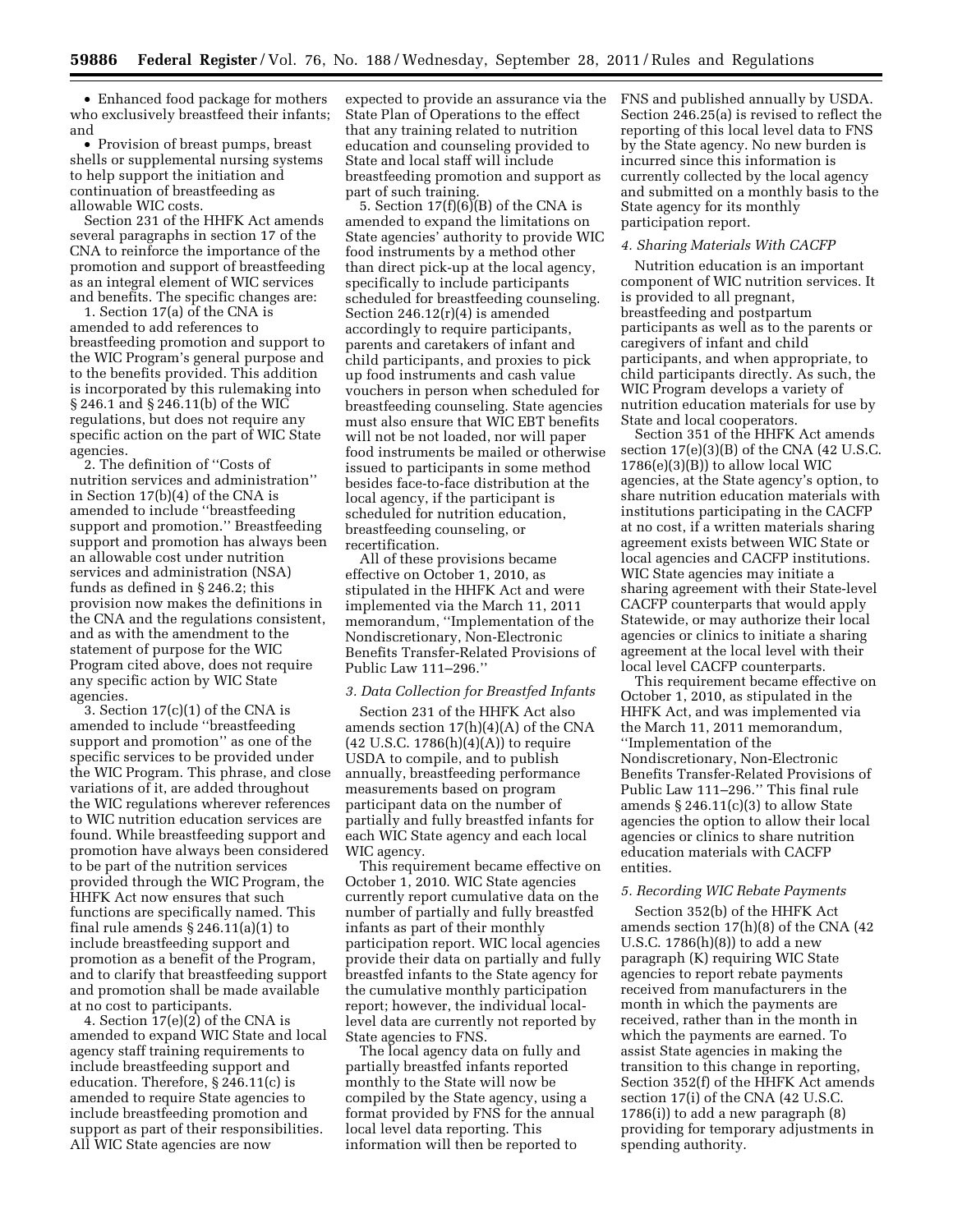This provision requires State agencies to report rebate payments from manufacturers on the FNS–798 (Financial Management and Participation Report) in the month in which the payments are received, rather than in the month that rebates are earned. This change does not affect how rebates are earned and billed on rebate invoices to manufacturers, which will continue in accordance with current and future rebate contracts. Rather, this change in reporting will assist the State agency in more accurately estimating its annual amount of rebates, which is a key component in determining its need for food funds during the course of the fiscal year.

This requirement becomes effective on October 1, 2011, as stipulated in the HHFK Act. Section 246.14 is modified to incorporate the reporting change.

# *6. New Rebate Bid Solicitation Requirements*

Section 352(c) of the HHFK Act amends section 17(h)(9) of the CNA (42 U.S.C. 1786(h)(9)) to add several new requirements for the solicitation and billing of all rebates on authorized foods, including infant formula, specifically:

A. The bid solicitation must:  $\circ$  Identify the composition of State

alliances for the purposes of a cost containment measure, and

 $\circ$  Verify that no additional States shall be added to the State alliance between the date of the bid solicitation and the end of the contract.

B. The State agency must have a system to ensure that rebate invoices under competitive bidding provide a reasonable estimate or an actual count of the number of units sold to WIC participants.

C. The State agency must publicly open and read all bids aloud on the day the bids are due.

D. The State agency must provide a minimum of 30 days between the publication of the solicitation and the date on which the bids are due, unless exempted by the Secretary.

E. The State agency must extend current provisions and requirements regarding State alliances for infant formula rebates to all other authorized foods for which rebates are sought.

Rebates are offsets to food costs and allow the Program to serve a greater number of participants without increasing the annual appropriation of WIC funds by Congress. Infant formula rebates have been a very successful cost containment initiative in the WIC Program since the mid-1980's. Over the years, State agencies have also implemented rebate contracts for other

foods, such as infant cereal and juice; and more recently, infant foods such as fruit, vegetables and meat. A key to the success of rebate contracts is ensuring fair and open competition for the contracts.

The rebate bid solicitation requirements became effective on October 1, 2010, as stipulated by the HHFK Act. Section 246.16a is modified to incorporate these new requirements.

# **Notice and Comment**

In accordance with the Secretary's Statement of Policy (36 FR 13804), it is found and determined with good cause that it is unnecessary to engage in the Notice and Comment provisions of 5 U.S.C. 553 normally required before the adoption of final regulations in an FNSsponsored program. The provisions set forth in this rulemaking are nondiscretionary, *i.e.,* the Department has not exercised any authority to interpret the statutory provisions beyond the language that is specifically provided in the legislation. The nondiscretionary nature of the provisions contained in Public Law 111–296 means that notice and comment would serve no useful purpose in the promulgation of this rulemaking.

# *Executive Orders 12866 and 13563*

Executive Orders 12866 and 13563 direct agencies to assess all costs and benefits of available regulatory alternatives and, if regulation is necessary, to select regulatory approaches that maximize net benefits (including potential economic, environmental, public health and safety effects, distributive impacts, and equity). Executive Order 13563 emphasizes the importance of quantifying both costs and benefits, of reducing costs, of harmonizing rules, and of promoting flexibility.

This final rule has been designated not significant under section 3(f) of Executive Order 12866.

# *Regulatory Impact Analysis*

This rule has been designated as not significant by the Office of Management and Budget; therefore, a Regulatory Impact Analysis is not necessary.

#### *Regulatory Flexibility Act*

This final rule has been reviewed with regard to the requirements of the Regulatory Flexibility Act of 1980 (5 U.S.C. 601–612). Pursuant to that review, it has been certified that this rule will not have a significant economic impact on a substantial number of small entities.

This rule incorporates into the regulations governing the Special Supplemental Nutrition Program for Women, Infants and Children (WIC) several changes set forth in the Healthy, Hunger-Free Kids Act of 2010 (HHFK Act). The provisions of this rulemaking are applicable to all State and local agencies that administer the WIC Program.

#### *Unfunded Mandates Reform Act*

Title II of the Unfunded Mandates Reform Act of 1995 (UMRA), Public Law 104–4, establishes requirements for Federal agencies to assess the effects of their regulatory actions on State, local, and tribal governments and the private sector. Under Section 202 of the UMRA, FNS generally must prepare a written statement, including a cost-benefit analysis, for proposed and final rules with ''Federal mandates'' that may result in expenditures by State, local, or tribal governments in the aggregate, or to the private sector, of \$100 million or more in any one year. When such a statement is needed for a rule, Section 205 of the UMRA generally requires FNS to identify and consider a reasonable number of regulatory alternatives and adopt the least costly, more cost-effective or least burdensome alternative that achieves the objectives of the rule.

This final rule contains no Federal mandates (under the regulatory provisions of Title II of the UMRA) for State, local or tribal governments or the private sector of \$100 million or more in any one year. Thus, the rule is not subject to the requirements of Sections 202 and 205 of the UMRA.

#### *Executive Order 12372*

WIC is listed in the Catalog of Federal Domestic Assistance under No. 10.557. For the reasons set forth in the final rule at 7 CFR part 3015, Subpart V and related Notice (48 FR 29115, June 24, 1983), this program is included in the scope of Executive Order 12372 that requires intergovernmental consultation with State and local officials.

#### *Federalism Summary Impact Statement*

Executive Order 13132 requires Federal agencies to consider the impact of their regulatory actions on State and local governments. Where such actions have federalism implications, agencies are directed to provide a statement for inclusion in the preamble to the regulations describing the agency's considerations in terms of the three categories called for under Section 6(b)(2)(B) of Executive Order 13132. FNS has considered the impact of this rule on State and local governments and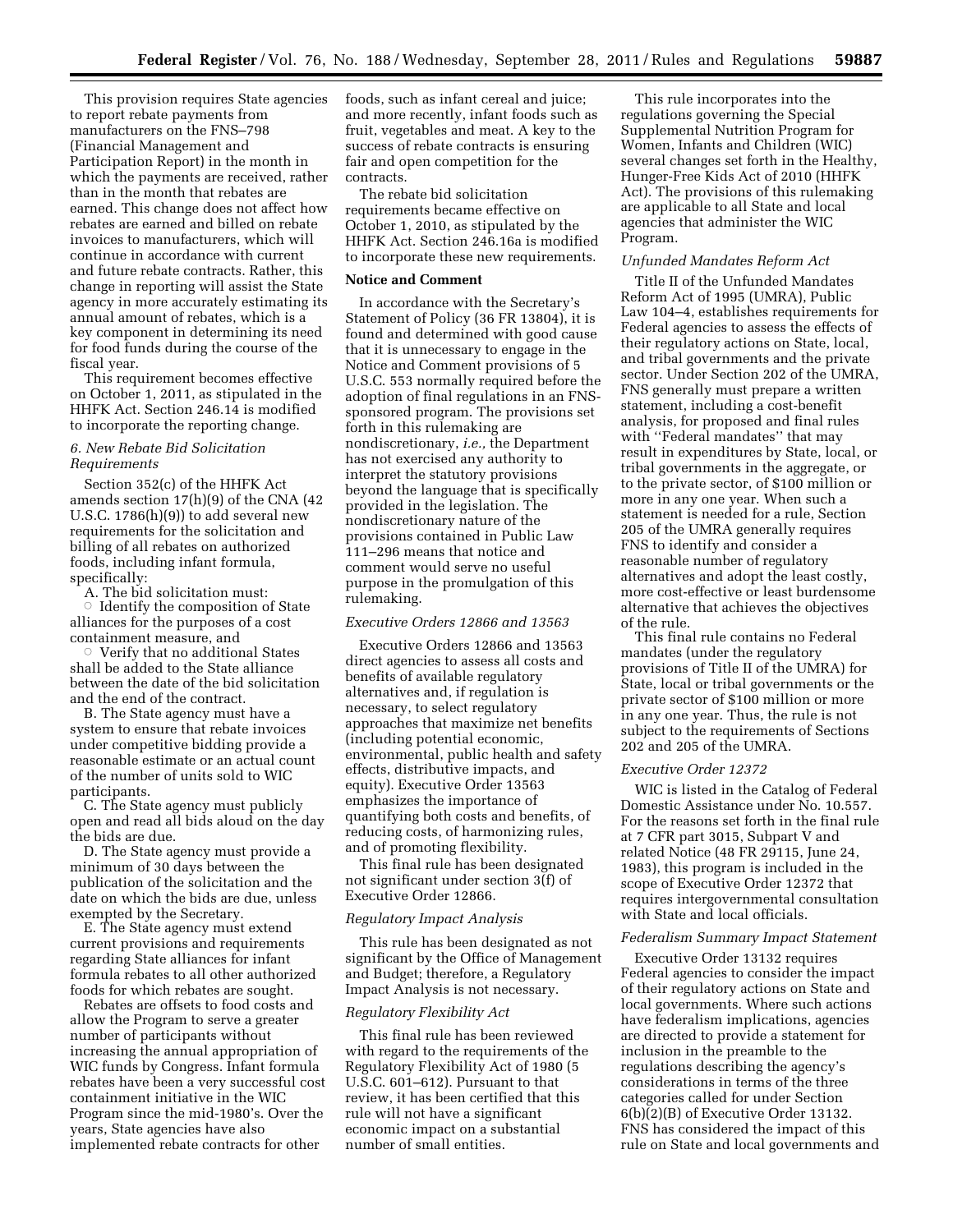has determined that this rule does not have federalism implications. Therefore, under Section 6(b) of the Executive Order, a federalism summary impact statement is not required.

# *Executive Order 12988*

This rule has been reviewed under Executive Order 12988, Civil Justice Reform. This rule is intended to have preemptive effect with respect to any State or local laws, regulations, or policies that conflict with its provisions or that would otherwise impede its full implementation. This rule is not intended to have retroactive effect unless so specified in the Dates paragraph of the preamble to the final rule. Prior to any judicial challenge to the application of the provisions of this rule, all applicable administrative procedures must be exhausted.

In WIC, the administrative procedures are as follows: State and local agencies, farmers, farmers' markets, and roadside stands—State agency hearing procedures issued pursuant to 7 CFR 246.18; applicants and participants— State agency hearing procedures pursuant to 7 CFR 246.18; sanctions against State agencies (but not claims for repayment assessed against a State agency) pursuant to 7 CFR 246.19 administrative appeal in accordance with 7 CFR 246.16, and procurement by State or local agencies—administrative appeal to the extent required by 7 CFR 3016.36.

#### *Civil Rights Impact Analysis*

FNS has reviewed this rule in accordance with Departmental Regulations 4300–4, ''Civil Rights Impact Analysis,'' and 1512–1, ''Regulatory Decision Making Requirements.'' After a careful review of the rule's intent and provisions, FNS has determined that this rule is not intended to limit or reduce in any way the ability of protected classes of individuals to receive benefits in the WIC Program. Federal WIC regulations specifically prohibit State agencies that administer the WIC Program, and their cooperators, from engaging in actions that discriminate against any individual in any of the protected classes (see 7 CFR 246.8 for the nondiscrimination policy in the WIC Program). Where State agencies have options, and they choose to implement a certain provision, they must implement it in such a way that it complies with the WIC Program regulations set forth at § 246.8.

# *Executive Order 13175—Consultation and Coordination With Indian Tribal Governments*

Executive Order 13175 requires Federal agencies to consult and coordinate with Tribes on a government-to-government basis on policies that have Tribal implications, including regulations, legislative comments or proposed legislation, and other policy statements or actions that have substantial direct effects on one or more Indian tribes, on the relationship between the Federal Government and Indian Tribes, or on the distribution of power and responsibilities between the Federal Government and Indian Tribes. USDA will respond in a timely and meaningful manner to all Tribal government requests for consultation concerning this rule and will provide additional venues, such as webinars and teleconferences, to host periodic collaborative conversations with Tribal officials or their designees concerning ways to improve this rule in Indian country. We are not aware of any current Tribal laws that could be in conflict with this final rule.

# *Paperwork Reduction Act*

The Paperwork Reduction Act of 1995 (44 U.S.C. Chap. 35; see 5 CFR part 1320) requires that the Office of Management and Budget (OMB) approve all collections of information by a Federal agency from the public before they can be implemented. Respondents are not required to respond to any collection of information unless it displays a current, valid OMB control number. While some of the provisions of this rule are related to the current collection of information for the WIC Program, this final rule has no new information collection requirements. The information collection burdens associated with collecting local agency breastfeeding data and the recording of rebates in this final rule have been previously approved under OMB No. 0584–0045, *WIC Financial Management and Participation Report with Addendum.* 

#### *E-Government Act Compliance*

FNS is committed to complying with the E-Government Act of 2002 to promote the use of the internet and other information technologies to provide increased opportunities to provide for citizen access to government information and services, and for other purposes. State Plan amendments regarding the implementation of the provisions contained in this rule, as is the case with the entire State Plan, may be transmitted electronically by the

State agency to FNS. Also, State agencies may provide WIC Program information, as well as their financial reports, to FNS electronically.

# **List of Subjects in 7 CFR Part 246**

Food assistance programs, Food donations, Grant programs—Social programs, Indians, Nutrition education, Public assistance programs, WIC.

For reasons discussed above, 7 CFR part 246 is amended as follows:

## **PART 246—SPECIAL SUPPLEMENTAL NUTRITION PROGRAM FOR WOMEN, INFANTS AND CHILDREN**

■ 1. The authority citation for part 246 continues to read as follows:

**Authority:** 7 U.S.C. 1786.

#### **§ 246.1 [Amended]**

■ 2. Section 246.1 is amended by adding the phrase '', including breastfeeding promotion and support,'' after the word ''education'' in the third sentence.

## **§ 246.3 [Amended]**

■ 3. Section 246.3 is amended in paragraph (e) by adding the phrase ''breastfeeding promotion and support,'' after the word ''education,'' in the first sentence.

■ 4. In § 246.4:

■ a. Revise paragraph (a)(9); ■ b. Amend paragraph (a)(11)(ii) by adding the phrase '', including breastfeeding promotion and support,'' after the word ''education'' in the first sentence; and

■ c. Redesignate paragraphs (a)(19) through (a)(26) as paragraphs (a)(20) through (a)(27), and add a new paragraph (a)(19).

The revisions and additions read as follows:

# **§ 246.4 State plan.**

# $(a) * * * *$

(9) The State agency's nutrition education goals and action plans to include:

(i) A description of the methods that will be used to provide drug and other harmful substance abuse information, to promote and support breastfeeding, and to meet the special nutrition education needs of migrant farmworkers and their families, Indians, and homeless persons.

(ii) State agencies have the option to provide nutrition education materials to institutions participating in the CACFP at no cost, as long as a written agreement for sharing such materials is in place between the relevant WIC and CACFP entities. State agencies may initiate a sharing agreement with their State-level CACFP counterparts that would apply statewide, or may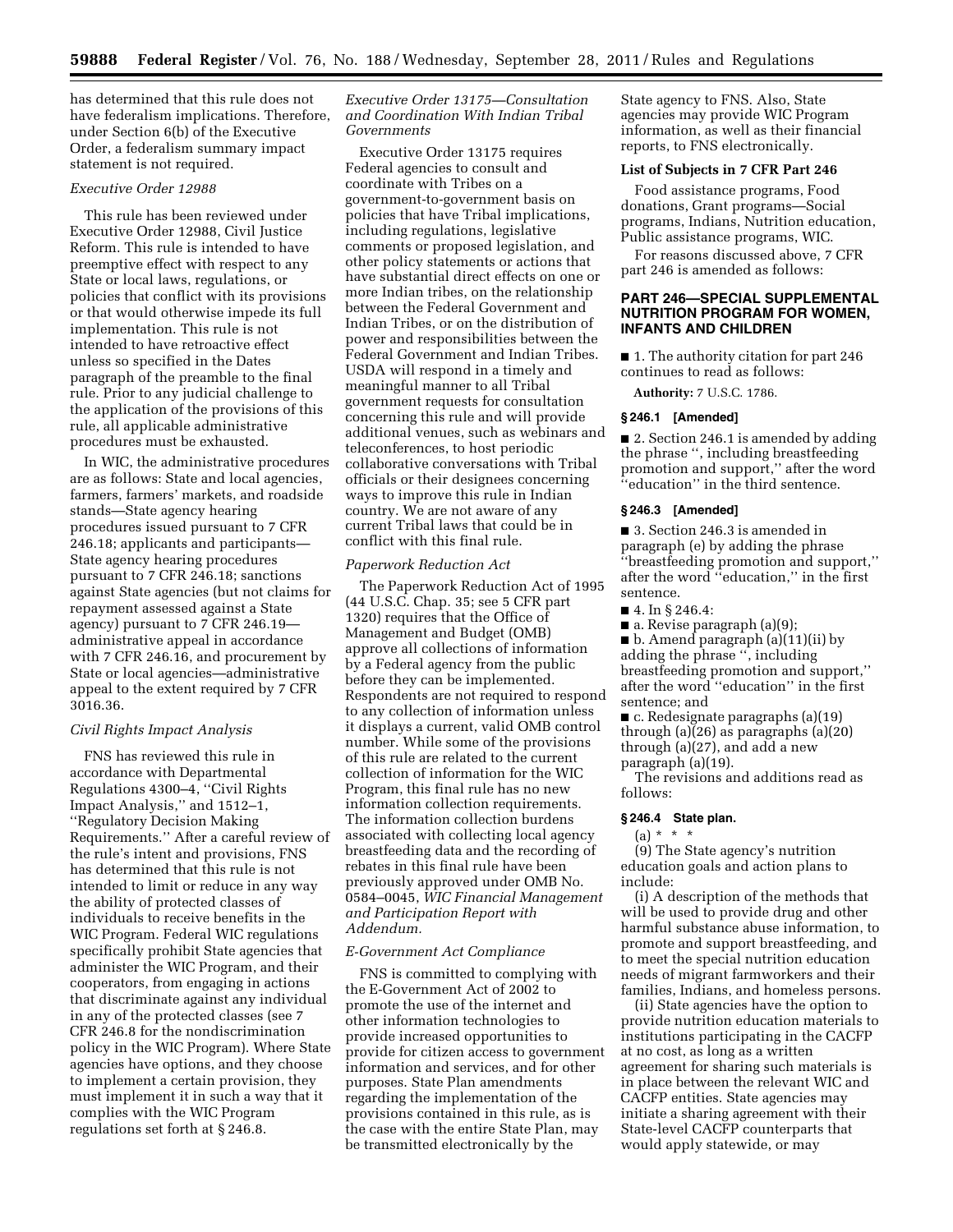authorize their local agencies or clinics to initiate a sharing agreement at the local level with their local level CACFP counterparts.

\* \* \* \* \*

(19) The State agency's plan to ensure that participants receive required health and nutrition assessments when certified for a period of greater than six months.

\* \* \* \* \*

# **§ 246.6 [Amended]**

■ 5. In § 246.6 paragraph  $(b)(6)$  is amended by adding the phrase '', including breastfeeding promotion and support,'' after the word ''services''.

■ 6. In § 246.7:

■ a. Revise the fourth sentence in paragraph (e);

 $\blacksquare$  b. Revise paragraph  $(g)(1)(v)$  to read as set forth below;

 $\blacksquare$  c. Amend paragraph (j)(2)(iii) by removing the phrase ''and nutrition education'' and adding in its place the phrase '', nutrition education and breastfeeding support''; and

 $\blacksquare$  d. Amend paragraph  $(m)(1)(i)(C)$  by removing the phrase ''and nutrition education'' and adding in its place the phrase '', nutrition education and breastfeeding support'';

■ e. Amend paragraph (m)(4) by adding the phrase '', including breastfeeding promotion and support,'' after the word ''education''.

The revisions read as follows:

#### **§ 246.7 Certification of participants.**

\* \* \* \* \*

(e) \* \* \* Nutritional risk data shall be documented in the participant's file and shall be used to assess an applicant's nutritional status and risk; tailor the food package to address nutritional needs; design appropriate nutrition education, including breastfeeding promotion and support; and make referrals to health and social services for follow-up, as necessary and appropriate.

\* \* \* \* \*

- $(g) * * * *$
- $(1) * * * *$

A/an: Will be certified: \*\*\*\*\*\*\* (v) Child ............ Approximately every six months ending with the last day of the month in which a child reaches his/her fifth birthday. The State agency may permit its local agencies to certify a child for a period of up to one year, provided the local agency ensures that the child receives the required health and nutrition assessments, as set forth in § 246.11(e)(3).

\* \* \* \* \*

#### ■ 7. In § 246.11:

■ a. Amend paragraphs (a)(1), and (b) introductory text, by adding the phrase ''including breastfeeding promotion and support,'' after the phrase ''Nutrition education'' wherever it appears;  $\blacksquare$  b. Amend paragraph (a)(2) by adding the phrase '', including breastfeeding promotion and support, as appropriate,'' after the word ''education'' in the first sentence;

■ c. Amend paragraph (c) introductory text by adding the phrase '', including breastfeeding promotion and support,'' after the word ''responsibilities'';

 $\blacksquare$  d. Add new paragraph  $(c)(8)$ ;

■ e. Amend paragraph (d) introductory text by adding the phrase '', including breastfeeding promotion and support,'' after the word ''responsibilities'';

■ f. Revise the first sentence in

paragraph (d)(1);

■ g. Revise the first sentence in paragraph (d)(2);

■ h. Amend paragraph (e)(1) by adding the phrase ''including breastfeeding promotion and support,'' after the phrase ''nutrition education'' ; and ■ i. Revise paragraph (e)(3).

The revisions and additions read as follows:

#### **§ 246.11 Nutrition education.**

- \* \* \* \* \*
- $(c) * * * *$

(8) Determine if local agencies or clinics can share nutrition educational materials with institutions participating in the Child and Adult Care Food Program established under section 17 of

the Richard B. Russell National School Lunch Act (42 U.S.C. 1766) at no cost to that program, if a written materials sharing agreement exists between the relevant agencies.

(d) \* \* \*

(1) Make nutrition education, including breastfeeding promotion and support, available or enter into an agreement with another agency to make nutrition education available to all adult participants, and to parents or caretakers of infant and child participants, and whenever possible and appropriate, to child participants.\* \* \*

(2) Develop an annual local agency nutrition education plan, including breastfeeding promotion and support, consistent with the State agency's nutrition education component of Program operations and in accordance with this part and FNS guidelines. \* \* \*

 $(e) * * * *$ 

(3) Nutrition education contacts shall be made available at a quarterly rate to parents or caretakers of infant and child participants certified for a period in excess of six months. Nutrition education contacts shall be scheduled on a periodic basis by the local agency, but such contacts do not necessarily need to take place in each quarter of the certification period.

\* \* \* \* \*

#### **§ 246.12 [Amended]**

 $\blacksquare$  8. Section 246.12(d) is amended by adding the phrase '', and breastfeeding counseling ''after the word ''education''. ■ 9. In § 246.14:

 $\blacksquare$  a. Amend paragraph  $(c)(1)$  by adding the phrase '', including breastfeeding promotion and support, '' after the word 'education'' in the eleventh sentence;

■ b. Add a new paragraph (f). The addition reads as follows:

#### **§ 246.14 Program costs.**   $\star$   $\star$   $\star$

(f) *Use of funds received as rebates from manufacturers.* The State agency must credit and report rebate payments received from manufacturers in the month in which the payments are received.

■ 10. In § 246.16a:

■ a. Revise the section heading;

 $\blacksquare$  b. Redesignate paragraphs (c)(1)

through (c)(8) as paragraphs (c)(2) through (c)(9);

■ c. Remove introductory text of paragraph (c) and add a new paragraph  $(c)(1);$ 

■ d. Amend newly designated paragraph (c)(3) by adding a third sentence; and

■ e. Revise paragraphs (g) and (k). The additions and revisions read as follows:

# **§ 246.16a Infant formula and authorized foods cost containment.**

\* \* \* \* \* (c) *What is the single-supplier competitive system?*—(1) Under the single-supplier competitive system, a State agency solicits sealed bids from infant formula manufacturers to supply and provide a rebate for infant formulas. The State agency must conduct the